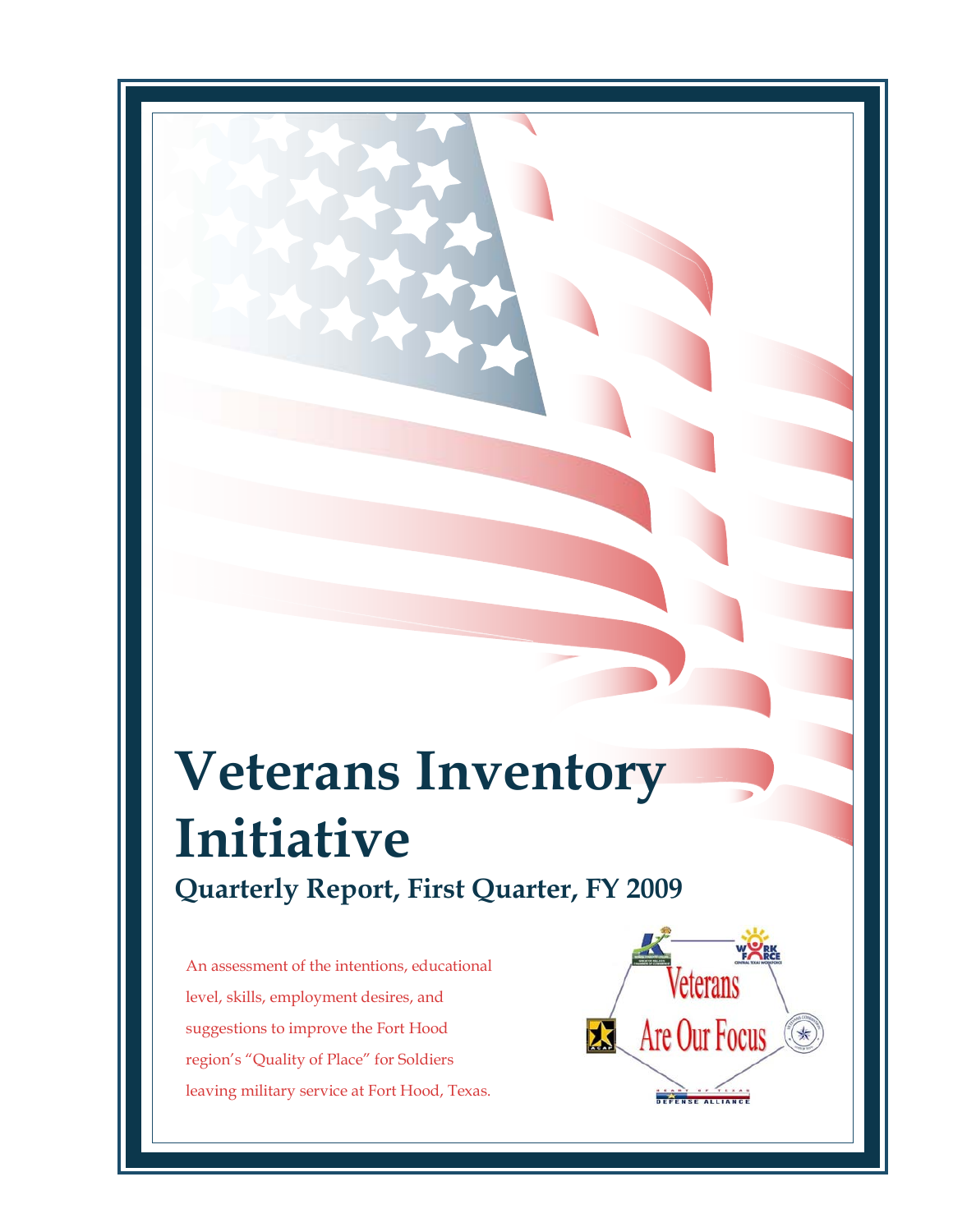

# **Quarterly Report: 1st Quarter, FY 2009**

(October - December 2008)

**A. BACKGROUND**: *Operation Economic Transformation* is the Greater Killeen Chamber of Commerce plan to identify, measure, and capitalize on new and emerging economic development opportunities present in the Fort Hood region. One key proposal of the plan was to regularly administer a survey designed to capture insightful information regarding the skills and desired career fields of veterans separating from military service at Fort Hood. In July 2006, the following parties entered into a Memorandum of Understanding (MOU) to routinely inventory the intentions, educational level, skills, employment desires, and suggestions of separating Soldiers in order to improve the Fort Hood regional "Quality of Place":

- Fort Hood Adjutant General/Army Career and Alumni Program (ACAP)
- Central Texas Workforce Board
- Central Texas Workforce Development Centers
- Greater Killeen Chamber of Commerce
- Heart Of Texas Defense Alliance
- Texas Veterans Commission

Data is collected via a voluntary twelve-question survey administered during either the Transition Assistance Program (TAP) workshop or installation final clearance<sup>1</sup>. The purpose for the collection and analysis of this data is threefold:

 1. Develop and retain the region's skilled and motivated military Veteran workforce;

 2. Foster innovation and entrepreneurship; retain existing businesses, and attract new business to the region; and

 3. Align the efforts of the participating agencies to enhance options for current and future/potential residents.

## **B. DEMOGRAPHICS**

- 1. For the 1<sup>st</sup> Quarter (October through December 2008):
	- a. 458 Soldiers completing their military service at Fort Hood responded to the survey.

 b. 81 percent of respondents were leaving military service prior to becoming retirement-eligible (199 reponses/43%), or were being medically discharged (171 responses/37%).

c. 18 percent (82 respondents) were retiring after 20 or more years of service.

 1 Retiring Soldiers may participate in TAP up to two years prior to their retirement date, while non-retiring Soldiers may participate up to one year in advance. However, the Transition Services Manager reports the majority of soldiers attend the TAP workshop 6 months or less before separation. Of the soldiers with a stated separation date in FY08, 3125 completed the TAP workshop. Of these, 57% completed the survey within the last six months. The other 43% completed it before October 2007.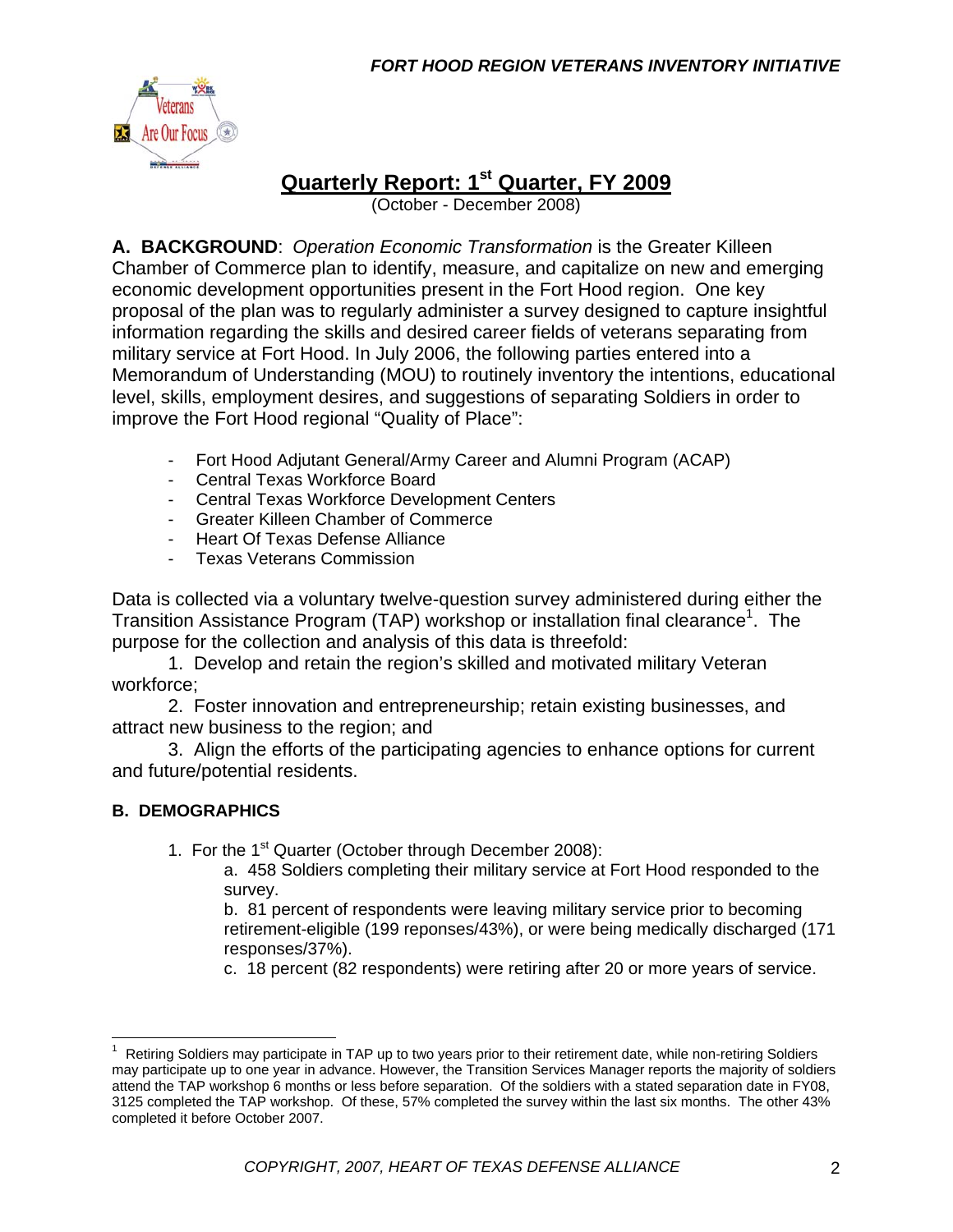

 2. Percentages according to the reason cited for leaving the service by quarter and for calendar year 2008 are as follows:



3. Trends. The number of respondents to the  $1<sup>st</sup>$  Quarter survey was significantly lower than previous quarters. The decrease is most likely a result of the lengthening of tours in Iraq from 12 to 15 months coupled with Fort Hood deployment cycles. During the time of this survey,  $4^{th}$  Infantry Div,  $3^{rd}$  ACR, and  $3^{rd}$  BCT/1<sup>st</sup> Inf Div were still deployed while 1<sup>st</sup> Cav Div was under Stop/Loss prior to its' deployment to Iraq. These units equate to approximately 12,700 Soldiers. Indications are 2<sup>nd</sup> quarter responses will not be much higher either due to the recently returned units which will then be under 90 days Stop/Loss following their return from deployment.

#### **C. INTENTIONS ON STAYING IN THE REGION**:

The respondents were surveyed regarding their intentions about remaining in the region (within 30 miles of Fort Hood – generally equating to the Temple-Killeen-Fort Hood Metropolitan Statistical Area) when their service ended.

 1. 145 respondents (representing 31.6% of all respondents) indicated they intended to stay in the region.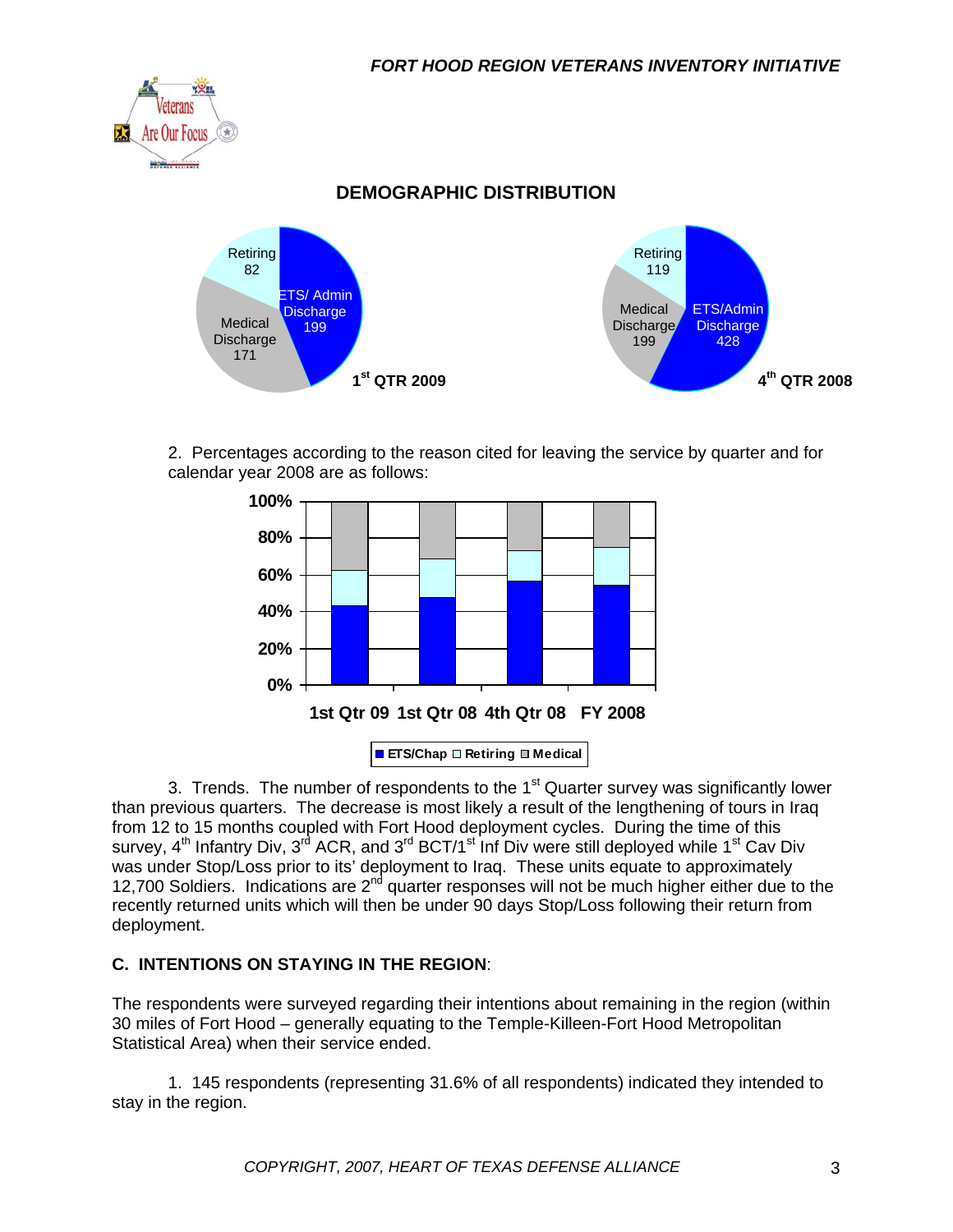

This data represents:

a. 52 retirees (59.1% of all retirement eligible respondents)

b. 93 (25% of all non-retirement eligible respondents including Medical and ETS/Chap)

c. 118 (26%) responded they did not intend to stay in the region, but would do so if desirable employment were available.



 2. For the year-to-date (December 2007 – December 2008) a total of 1097 Soldiers (34% of all respondents) leaving the service at Fort Hood indicated they intended to remain in the region once their service was completed.

 3. Conclusions. On average, from October 2006 to December 2008, 34 percent of the respondents indicate they intend to remain in Central Texas when their service ends. Year to date (Dec 2007 – Dec 2008), another 22 percent of Soldiers leaving Central Texas would stay if the respondent's desired employment was available. This is about average when compared to 23.4 percent that will stay for desired employment from April 2007 – December 2007. In addition, from December 2007 - December 2008, retiring Soldiers represent 437 of the number remaining in the region – an average of 36 per month. This is about average when compared to December 2006 – December 2007 which averaged 38 retirees per month.

 4. While the Veterans Inventory Initiative only surveys the intent of Soldiers departing the service, it is possible to more accurately track the disposition of the retiring population using data from the Retired Army Personnel System, which provides the actual numbers of retired Soldiers to zip code level. For the 12-month period ending in December 2008, the total number of military retirees grew by 5.6 percent in the Killeen-Temple-Fort Hood MSA. Killeen and Nolanville experienced growth rates exceeding the MSA average.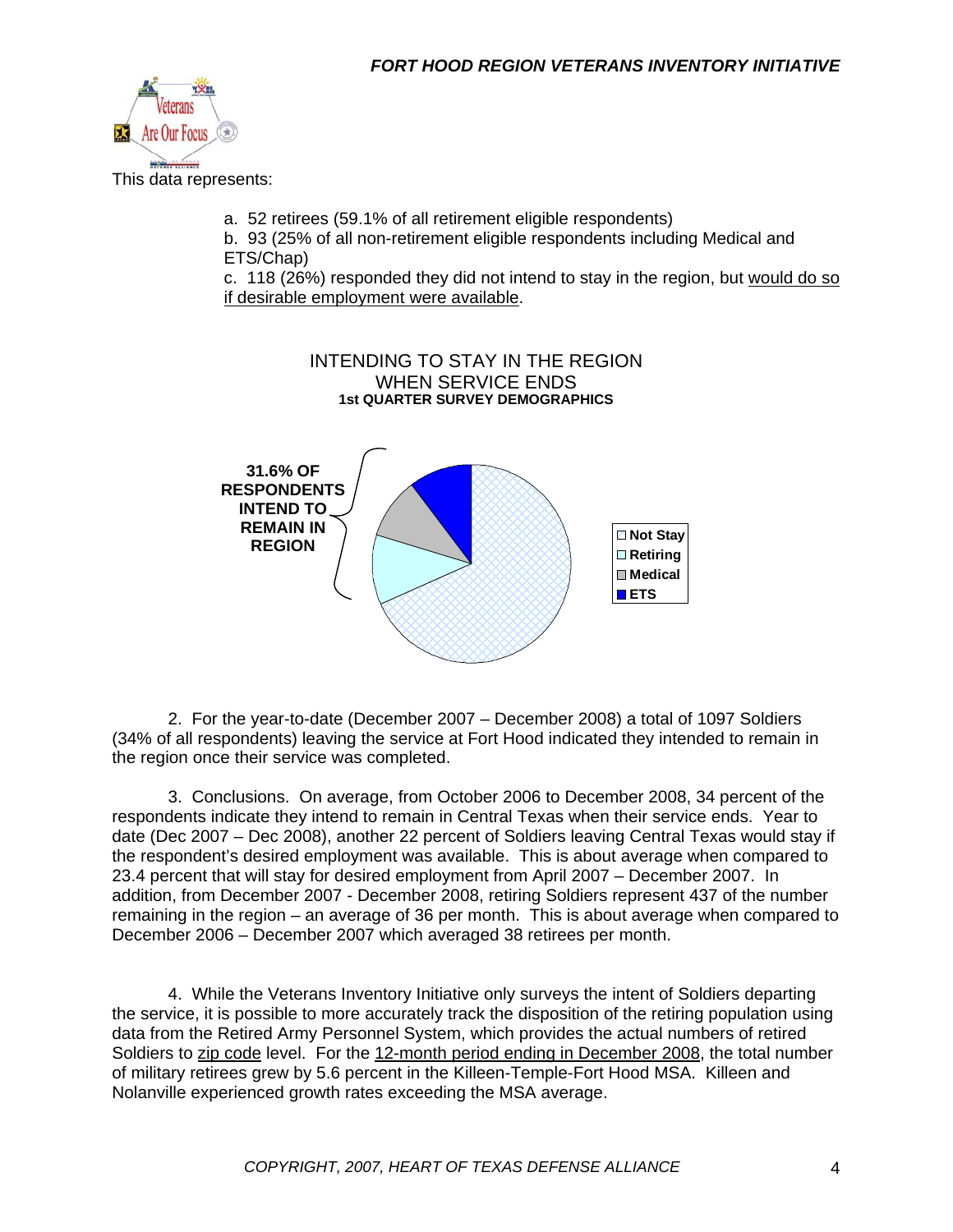

| <b>BEFENSE ALLIANCE</b> |                         |                         |                   |          |
|-------------------------|-------------------------|-------------------------|-------------------|----------|
|                         | <b>DECEMBER</b><br>2007 | <b>DECEMBER</b><br>2008 | <b>DIFFERENCE</b> | % CHANGE |
| <b>KILLEEN</b>          | 7461                    | 7996                    | 535               | 7.2      |
| <b>COPPERAS COVE</b>    | 2868                    | 2998                    | 130               | 4.5      |
| <b>HARKER HEIGHTS</b>   | 1715                    | 1809                    | 94                | 5.5      |
| <b>TEMPLE</b>           | 1090                    | 1133                    | 43                | 3.9      |
| <b>KEMPNER</b>          | 842                     | 879                     | 37                | 4.9      |
| <b>BELTON</b>           | 825                     | 819                     | $-6$              | $-.7$    |
| <b>LAMPASAS</b>         | 339                     | 349                     | 10                | 2.9      |
| <b>GATESVILLE</b>       | 336                     | 349                     | 13                | 3.9      |
| <b>NOLANVILLE</b>       | 239                     | 261                     | 22                | 9.2      |
| <b>SALADO</b>           | 198                     | 207                     | 9                 | 4.5      |
| <b>MSA</b>              | 15913                   | 16800                   | 887               | 5.6      |
|                         |                         |                         |                   |          |

The military retiree rate of growth for north Texas (174 counties less the Killeen-Temple-Fort Hood MSA) was 2.9 percent for the same period.

The rate of growth for the MSA is much higher than in past quarters, and the rate of growth relative to North Texas was also significantly higher. We will monitor this in future reports to see if this is a one-time occurrence or the beginning of a trend. Additionally, while the national economy was experiencing the beginnings of the recession during this reporting period, the Killeen-Temple-Fort Hood MSA was:

- a. the  $14<sup>th</sup>$  fastest growing MSA in the nation (U.S. Census Bureau).
- b. ranked #1 in affordable housing (Caldwell Banker Home Price Index 9/26/2007).
- c. ranked #1 in renter livability (apartmentratings.com).
- d. rated one of the five best areas for military families (Babb Group military.com)

e. ranked  $5<sup>th</sup>$  of the top 20 best MSAs for job growth (Forbes, citing Bureau of Labor Statistics).

The survey data clearly indicates that the availability of desirable employment plays a major role in the intention to remain in the area.

**D. MILITARY OCCUPATIONAL SPECIALITIES**: Departing Soldiers represented 106 different Military Occupational Specialties. However, 72% (318 respondents) can be grouped into five general areas: Combat Arms, Maintainers/Repairers, Logistics/ Transportation, Medical, and Engineers.

Deployment cycles for Fort Hood units had a significant impact on this First Quarter report, and reported Military Occupational Specialties reflect that.

| 3 <sup>rd</sup> ACR/4 <sup>th</sup> ID Deployment |                               |                                |
|---------------------------------------------------|-------------------------------|--------------------------------|
|                                                   | 1 <sup>st</sup> Qtr 09 Report |                                |
|                                                   | Stop/Loss                     | 1 <sup>st</sup> Cav Deployment |

The extension of the deployment for at least two major Fort Hood units meant that the majority of survey responses came from departing Soldiers in the III Corps Separate Brigades and 13<sup>th</sup>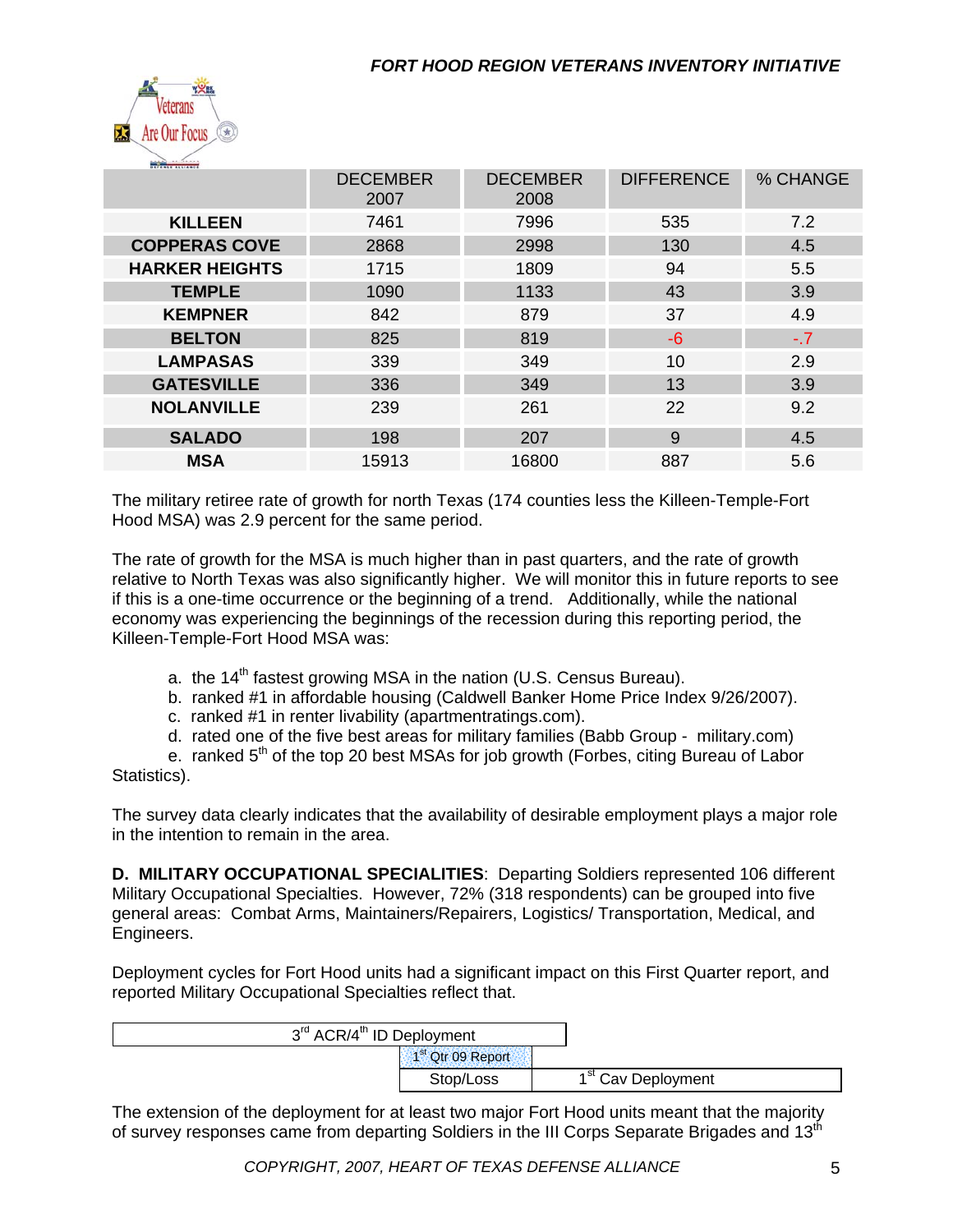

Sustainment Command Expeditionary. As a result, the Logistics and Transportation category MOS' were represented at a higher rate than the traditional top category – Combat Arms. The same trend will likely carry over to the 2<sup>nd</sup> Quarter 2009 report. Engineers replaced the Information Technology and Communications category, attributable likely to the redeployment of the 36<sup>th</sup> Engineer Brigade.



# **LOGISTICS AND TRANSPORTATION**

Soldiers serving in the logistics and transportation fields comprise 25 percent of reported fields.

| <b>Motor Transport</b><br>Operator (21)                        | Supervise (truck master/dispatcher) or operate wheel vehicles<br>ranging from sedans/High-Mobility Multipurpose Wheel Vehicles (i.e.<br>Humvee) to the Heavy Equipment Transporter (capable of line<br>hauling a main battle tank) to transport personnel and cargo. Many<br>respondents indicated they possess a Commercial Driver's License<br>(CDL). |
|----------------------------------------------------------------|---------------------------------------------------------------------------------------------------------------------------------------------------------------------------------------------------------------------------------------------------------------------------------------------------------------------------------------------------------|
| <b>Automated Logistical</b><br>Specialists (23)                | Supervise and perform management or stock record/warehouse<br>functions pertaining to receipt, storage, distribution and issue, and<br>maintain equipment records and parts.                                                                                                                                                                            |
| <b>Petroleum Supply</b><br>Specialists (20)                    | Supervise the receipt, storage, accountability, and cares for<br>dispensing, issuing and shipping bulk or packaged petroleum, oils,<br>and lubricants.                                                                                                                                                                                                  |
| <b>Unit Supply</b><br>Specialists (17)                         | Supervise or perform duties involving the request, receipt, storage,<br>issue, accountability, and preservation of individual, organizational,<br>installation, and expendable supplies and equipment.                                                                                                                                                  |
| <b>Food Service</b><br><b>Specialists (13)</b>                 | Supervise or prepares, cooks and serves food in field or garrison<br>food service operations.                                                                                                                                                                                                                                                           |
| <b>Transportation</b><br><b>Management</b><br>Coordinators (5) | Monitor, control, and supervise the movement of personnel,<br>equipment, and cargo by rail, highway, and water.                                                                                                                                                                                                                                         |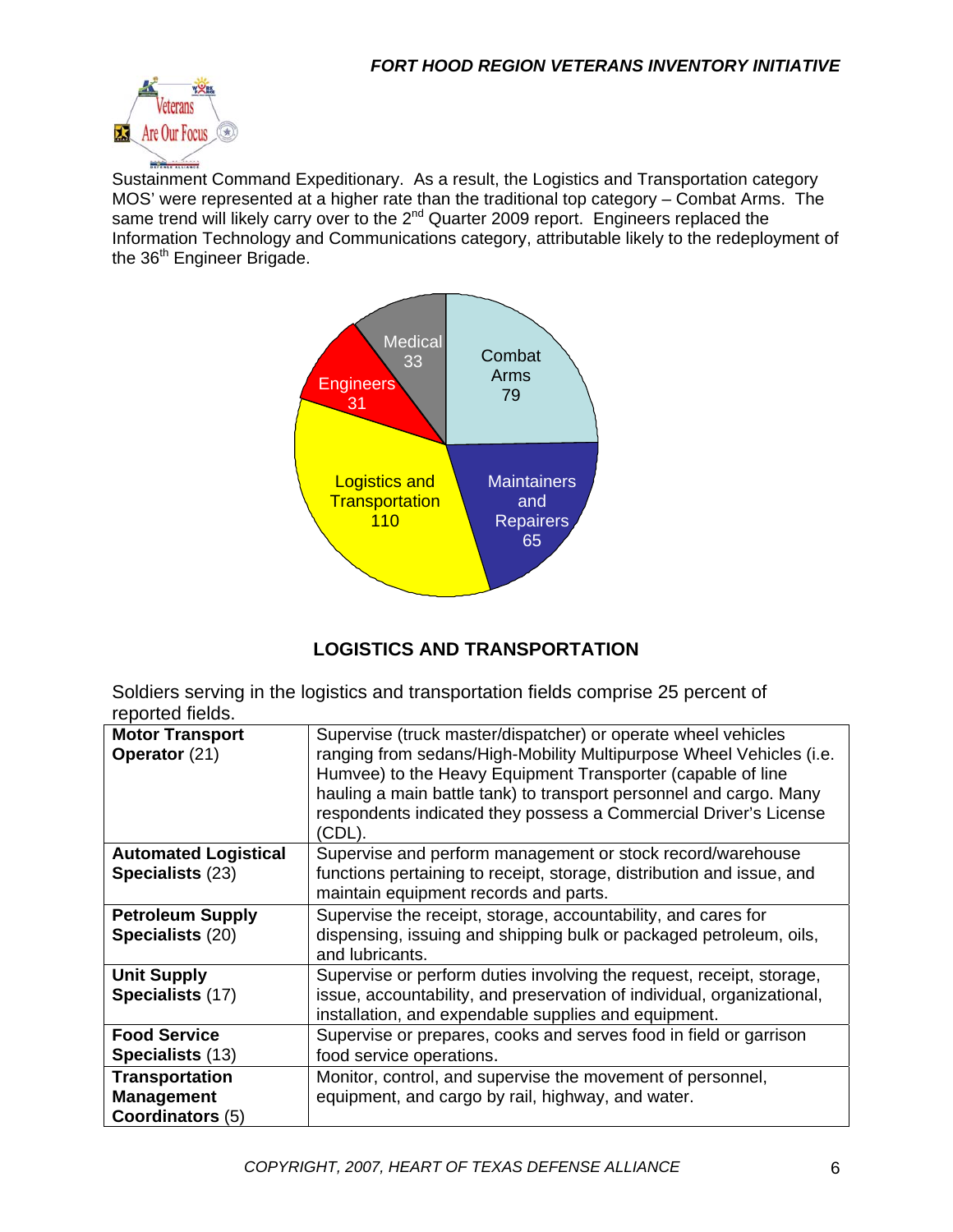

| <b>Shower/Laundry and</b><br><b>Clothing Repair</b> | Supervise or performs personnel laundry and shower operations and<br>repairs personnel clothing and light textiles. |
|-----------------------------------------------------|---------------------------------------------------------------------------------------------------------------------|
|                                                     |                                                                                                                     |
| Specialists (1)                                     |                                                                                                                     |
| <b>Water Treatment</b>                              | Supervise or performs installation, operation of water purification                                                 |
| Specialists (3)                                     | equipment, water storage and distribution operations and activities.                                                |

# **COMBAT ARMS**

Given the types of units at Fort Hood (seven Brigade Combat Teams and one Fires Brigade) and deployment cycles, the number of Combat Arms Soldiers leaving the service is predictable. Most, if not all, will be combat veterans of the Iraq/Afghanistan campaigns, which have a distinctive small-unit focus by their nature. Therefore, in addition to the skills listed below, these Soldiers would likely have extensive leadership and staff planning skills that far surpass those of their civilian peers.

Soldiers in combat arms comprise 18 percent of the reported fields.

| Infantry $(21)$                      | Member or leader who individually employs small arms/heavy anti-<br>armor weapons in support of combat operations                                                                                                                    |
|--------------------------------------|--------------------------------------------------------------------------------------------------------------------------------------------------------------------------------------------------------------------------------------|
| Armor $(31)$                         | Member or leader who employs main battle tanks or cavalry fighting<br>vehicles in combat operations, and performs reconnaissance and<br>security.                                                                                    |
| Field Artillery (16)                 | Operate or supervise high technology cannon artillery weapons,<br>automated tactical data systems, intelligence activities, target<br>processing, radar operations, artillery surveying operations, or<br>meteorological observation |
| <b>Air Defense Artillery</b><br>(11) | Operate command/control/communications/computer information<br>systems or the lightweight, highly mobile Avenger or medium weight<br>Patriot Air Defense Missile systems.                                                            |

## **MAINTAINERS/ REPAIRERS**

Soldiers that work in the field of maintenance and repair comprise 14.7 percent of the population.

| <b>Aviation repairers (16)</b>                  | 13 different enlisted specialties (less pilots and air traffic controllers)<br>ranging from aircraft structural repairers to airframe-specific<br>armament/electrical/avionics system repairers.                                                                                                                                 |
|-------------------------------------------------|----------------------------------------------------------------------------------------------------------------------------------------------------------------------------------------------------------------------------------------------------------------------------------------------------------------------------------|
| <b>Tracked Vehicle</b><br><b>Mechanics (10)</b> | Perform or supervise unit maintenance, diagnose, and troubleshoot<br>malfunctions on gas turbine and diesel power plants; the suspension,<br>steering, hydraulics, auxiliary power units, and the armament/fire<br>control systems on tracked vehicles including the M1 Abrams main<br>battle tank and Bradley Fighting Vehicle. |
| Special purpose (13)                            | 8 different low-density fields that require a degree of technical skills<br>that would support the repair and maintenance of Army vehicles and<br>equipment. These skills include metal workers (welders),                                                                                                                       |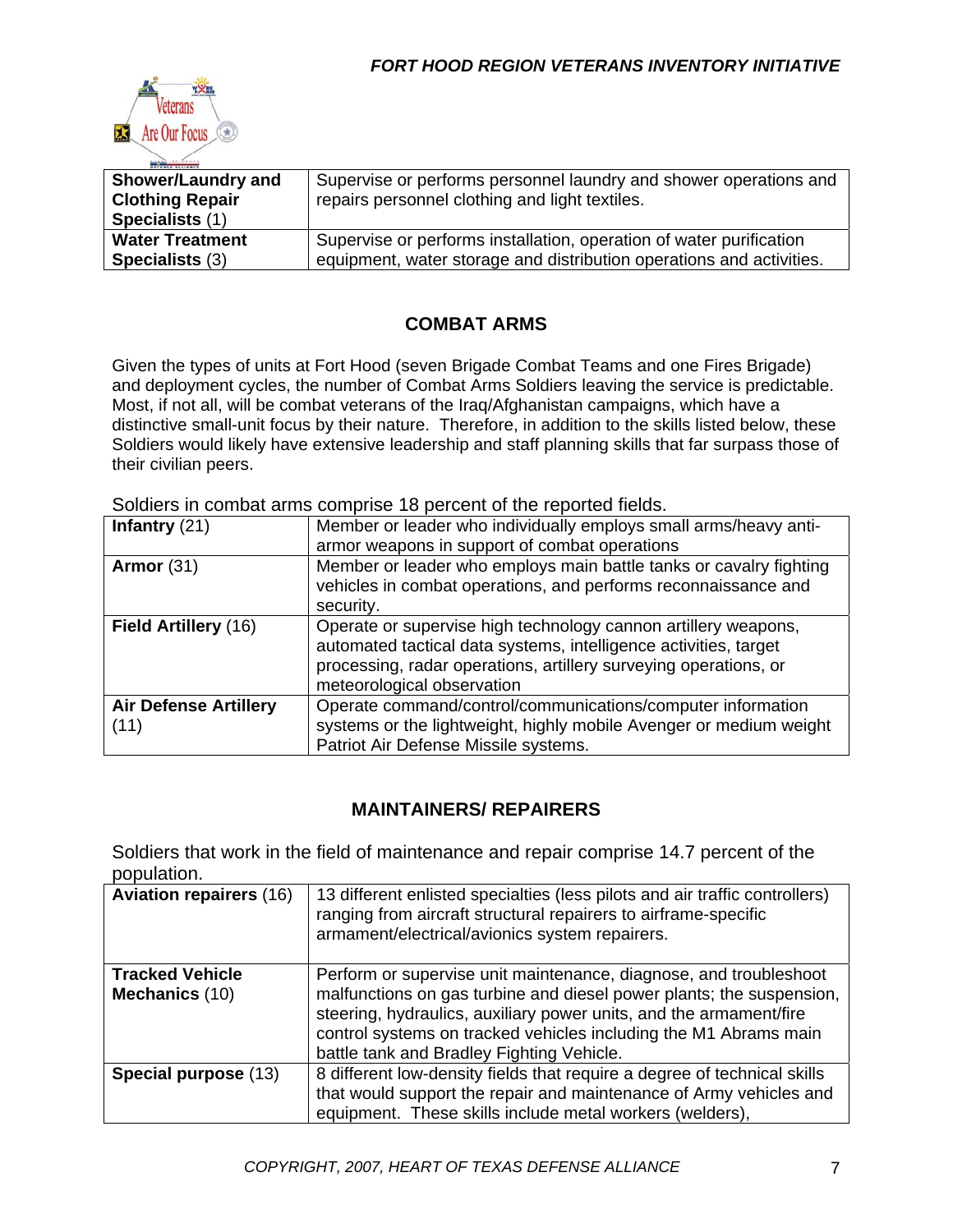

|                                          | machinists, small arms and fire control repair, power generation and<br>special purpose equipment (such as HVAC and refrigeration<br>systems).                                                                 |
|------------------------------------------|----------------------------------------------------------------------------------------------------------------------------------------------------------------------------------------------------------------|
| <b>Wheeled Vehicle</b><br>Mechanics (26) | Supervise and perform unit, direct support and general support level<br>maintenance and recovery operations on light and heavy wheeled<br>vehicles, their associated trailers and material handling equipment. |

#### **MEDICAL**

Personnel in the medical field make up 7.5% of the reported fields.

| <b>Health Care Specialist</b><br>(22) | Provide emergency medical treatment, limited primary care, force<br>health protection, evacuation in a variety of operational and clinical<br>settings from point of injury or illness through the continuum of<br>military health care under the supervision of a physician, nurse or<br>physician's assistant. As a field combat medic, provides emergency<br>medical care/treatment at point of wounding on the battlefield or to<br>battle and non-battle casualties during wartime. |
|---------------------------------------|------------------------------------------------------------------------------------------------------------------------------------------------------------------------------------------------------------------------------------------------------------------------------------------------------------------------------------------------------------------------------------------------------------------------------------------------------------------------------------------|
| <b>Other (16)</b>                     | 3 Medical Laboratory Specialists, 2 Biomedical Equipment<br>Specialists, 2 Radiology Specialists and 2 Officers whose specialty<br>was Health Service Administration                                                                                                                                                                                                                                                                                                                     |

## **ENGINEERS**

The information technology and communications field makes up 7% of the fields reported.

| <b>Combat Engineer (23)</b> | Engaged in providing mobility, counter-mobility and<br>survivability support to combat forces. Operates, directs and<br>assists in the operation of various light and heavy engineer<br>wheeled and tracked vehicles. Directs construction of<br>shelters and assembly of military fixed bridges. |
|-----------------------------|---------------------------------------------------------------------------------------------------------------------------------------------------------------------------------------------------------------------------------------------------------------------------------------------------|
| Other $(9)$                 | 3 Bridge Crew Members, 1 Construction Equipment Operator, 1<br>Firefighter, 3 Technical Engineers, 1 Concrete/Asphalt Equipment<br>Operator                                                                                                                                                       |

#### **E. DESIRED POST-MILITARY SERVICE EMPLOYMENT:**

Respondents are asked to indicate the type (or types) of post-military employment they desire. In order to standardize input for ease of analysis, the survey provides 12 broad categories conforming to industry categories found in the North American Industrial Classification System (NAICS), but respondents may write in and/or amplify any area not listed. The data indicates for all respondents the top four categories of post-service employment desired are: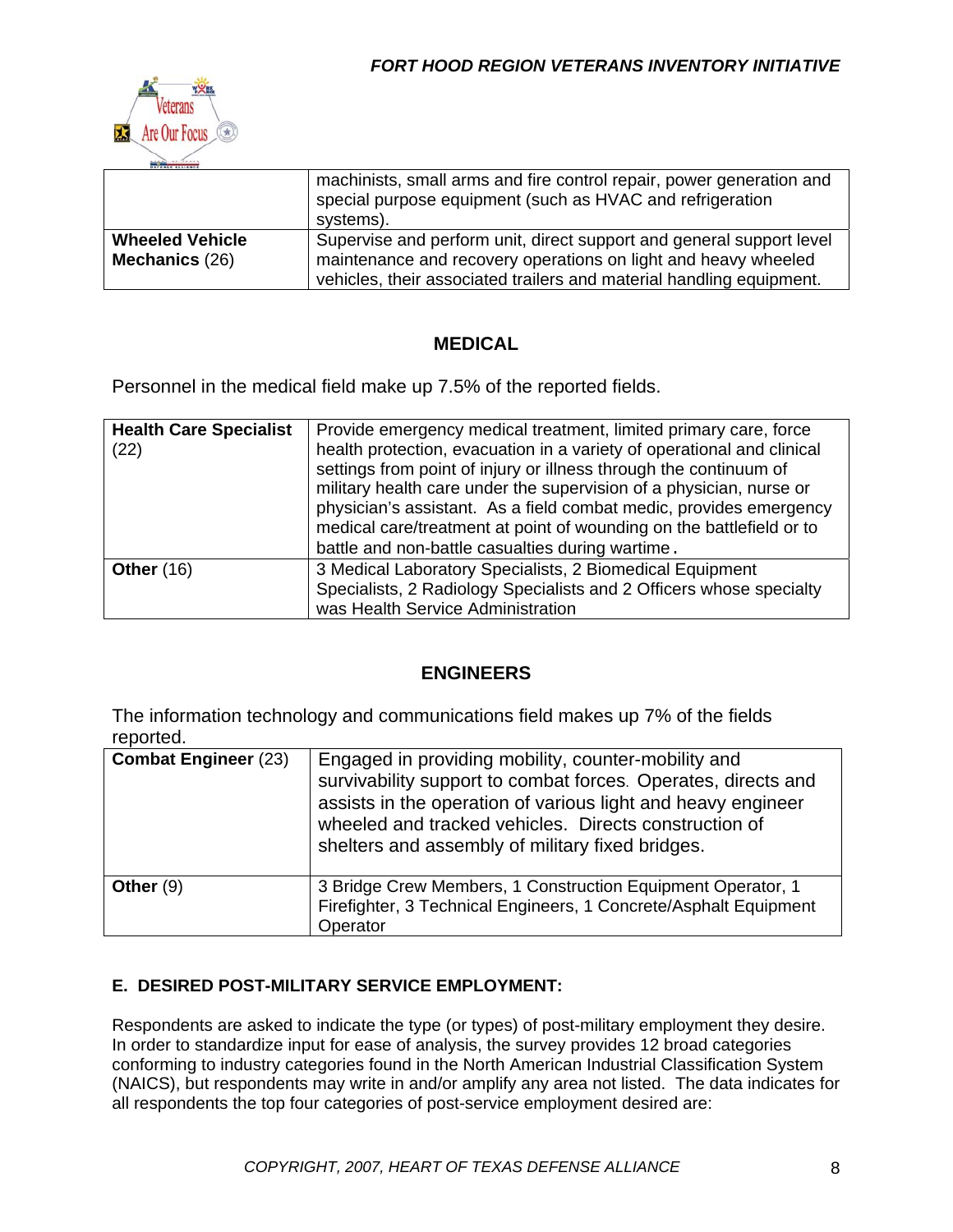

|         | <b>SPOUSE</b>     |     |
|---------|-------------------|-----|
| 146     | Medical           | 80  |
| 134     | 2. Administration | .57 |
| 127     | 3. Education      | 49  |
| $109^2$ | 4. Management     | 44  |
|         |                   |     |

For only those respondents who are retirement eligible, the top four categories of desired postservice employment are:

- 1. Management: 40 responses
- 2. Administrative: 24 responses
- 3. Transportation: 24 responses
- 4. Education: 20 responses

Officers and Non-Commissioned Officers eligible to retire have spent many years leading increasingly larger and more complex organizations, are graduates of an Army Professional Education system that focuses on developing their leadership skills, and have demonstrated success as a result of their longevity of service. In most cases, their skills would include human resource development, supervision of large numbers of subordinates, fiscal planning, etc. Therefore, Management and Administration are areas of post-service employment that are consistent with their training and experience.

The anomalies in Military Occupational Specialty data may have been carried over to the types of post-service employment desired. For non-retiring Soldiers, careers in the Transportation field replaced the Computers field, again reflecting more respondents with a Transportation MOS. Fewer Combat Arms respondents likely accounted for Law Enforcement careers (traditionally at the top of the list) slipping to the number two position. For the second quarter in a row, Medical topped the list for spouse employment desired. Retiring Soldiers listed Transportation as an area for post-service employment – the first time it has been listed since  $1<sup>st</sup>$  Quarter 2008. Again, this is most likely a function of the high volume of respondents whose MOS was transportation and logistics.

#### **F. EDUCATION LEVEL OF THOSE REMAINING IN THE REGION:**

Respondents were asked to indicate their highest level of educational attainment. Forty one percent of all respondents indicated they had "Some College" or greater. Twelve percent have an Associates degree, and 11.5 percent have a Baccalaureate degree.

 $2$  Employers desiring to hire Fort Hood veterans may post their job announcement on the ACAP website (www.acap.army.mil). Large employers with an employment website can post the URL on the ACAP website which will directly link to their employment website. Employers can also coordinate with the Fort Hood Transition Services Manager (Linda Christ at (254)288-6735) to arrange to recruit potential Veteran employees in person Tuesday through Thursday, and briefly address the TAP workshop (industry they represent, skills they are seeking, availability to discuss job opportunities.)

Employers can place a job posting via "Work In Texas" (www.workintexas.com) - a statewide, internet-based job matching system through the Central Texas Workforce Center (254) 200-2020.

The Texas Veterans Services staff work closely with the Central Texas Workforce Business Services including job development, direct referrals, and military skills-civilian occupations matching. Contact Jerry Butts (Killeen: (254)200- 2026) or Eugene Hall (Temple: (254)773-1607, ext. 4032) for more information.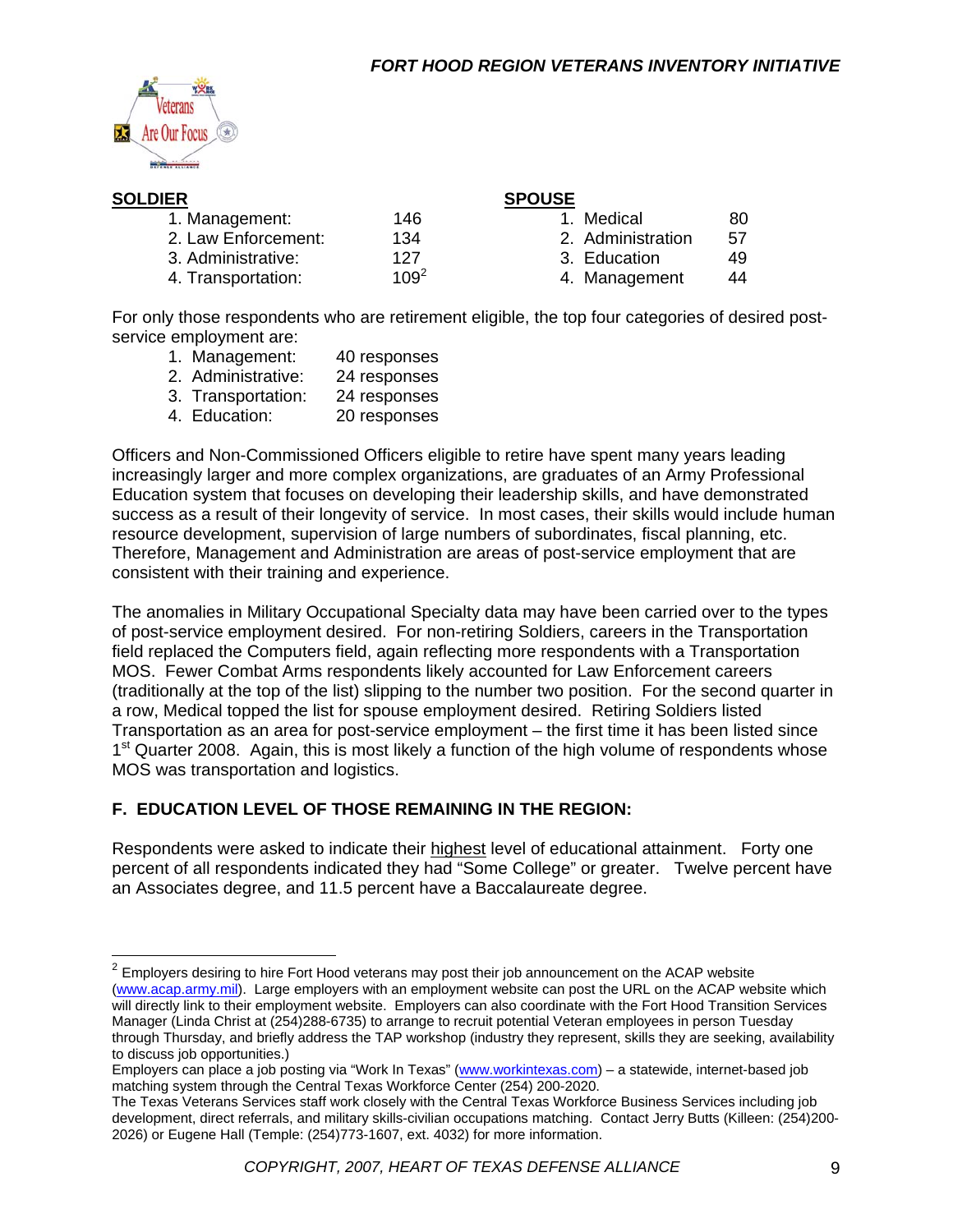

The data depicted below represents only the 145 respondents who indicated they intended to stay in the region upon completion of their service, and is separated by those eligible for retirement and those Soldiers leaving the service that are not retirement eligible.<sup>3</sup>

The data indicates that an overwhelming majority (96%) of retirement-eligible respondents who intend on remaining in the region have some post-secondary education. 48 percent list their highest education level as "Some College", 21 percent have received their Associates degree, and 23 percent have a baccalaureate degree. 68 percent of non retirement-eligible Soldiers have post-secondary education, with 46 percent indicating they have "Some College."

The number of retiring Soldiers remaining in the region whose highest education completed was a baccalaureate degree, exceeded 20% for the first time. This reinforces previous data that indicated separating Soldiers had a higher level of educational attainment, and bears monitoring in the future.



1. When the highest level of educational attained by Soldiers leaving the service at Fort Hood is expressed as a percentage of all respondents (rate of educational attainment) and compared to educational attainment for Bell County Texas and the state of Texas as a whole, the following comparison can be made<sup>4</sup>:

 $\overline{\phantom{a}}$ 

 $3$  Data is for 52 retirees and 93 non-retirement eligible respondents.

<sup>4</sup> Source: U.S. Census Bureau, American Fact Finder, 2005-2007 Data.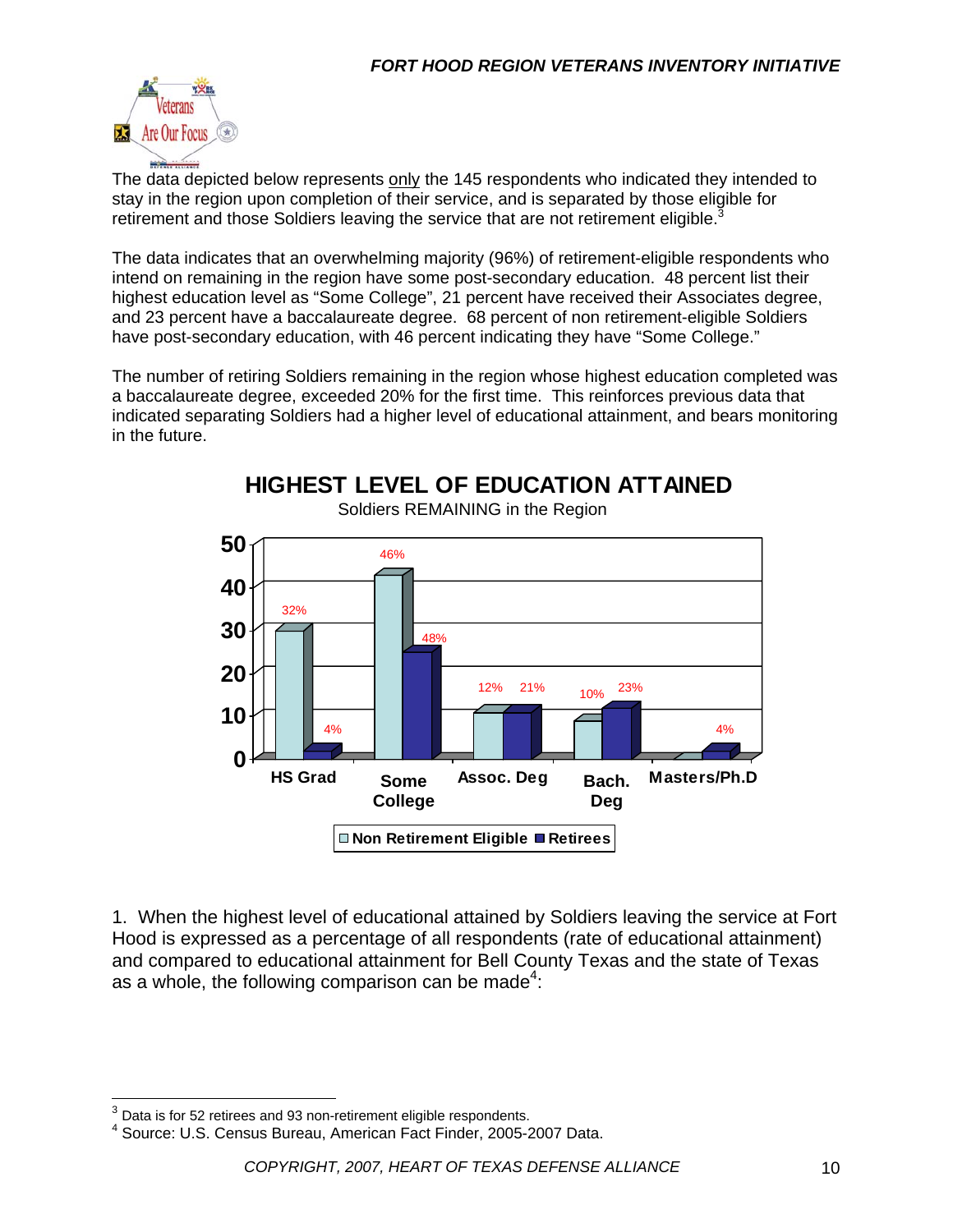

**0 20 40 60 80 100 HS Grad Some College Assoc. Deg Bachelor Deg Post-Graduate %Fort Hood -B-Bell County -+** Texas

**EDUCATIONAL ATTAINMENT COMPARISON**

2. Conclusions. The data indicates Soldiers are better-educated than their civilian counterparts in the region and statewide. This is reflective of a high degree of self initiative and demonstrates that Soldiers willingly embrace the notion of lifelong learning. Continuing education is an important component to retention, and it is routine for Soldiers to perform in an increasingly sophisticated and technical operating environment in the execution of their duties.

#### **G. DESIRED "QUALITY OF PLACE" IMPROVEMENTS:**

 1. An important consideration in retaining a talented military Veteran workforce is how they perceive "Quality of Place" when deciding where to live upon separation from military service. Respondents were asked to indicate the improvements they would desire (their perception of the Central Texas Quality of Place) in the general areas of higher education, retail shopping, health care, entertainment, child care, or "other" that would positively affect their decision to remain in the region. 19.4 percent of respondents listed housing, followed by higher education (19.2%), entertainment (12%) and health care (11.6%). Less than 10 percent of respondents listed child care or retail shopping as Quality of Place factors they perceived needed improvement. The desire for higher education opportunities in this area consistently remains one of the top reasons that Soldiers would not remain in the area after leaving the military. While the opportunity to earn a degree from Tarleton State – Central Texas (part of the Texas A&M University System) has existed since 1998, degree offerings have been constrained. The transition to Texas A&M University – Central Texas in the Fall 2009 semester, coupled with growing opportunities for defense contractors to partner with this new university may reverse this negative perception.

2. The most frequently recurring response was "other." The survey affords respondents the opportunity to provide additional written comments, and the most often-noted areas respondents perceive needing improvement are:

a. more pay/better jobs (34 comments)

b. crime rate/ traffic/congestion (17 comments)

c. better atmosphere/ quality of life - including comments concerning (K-12) schools (10 comments)